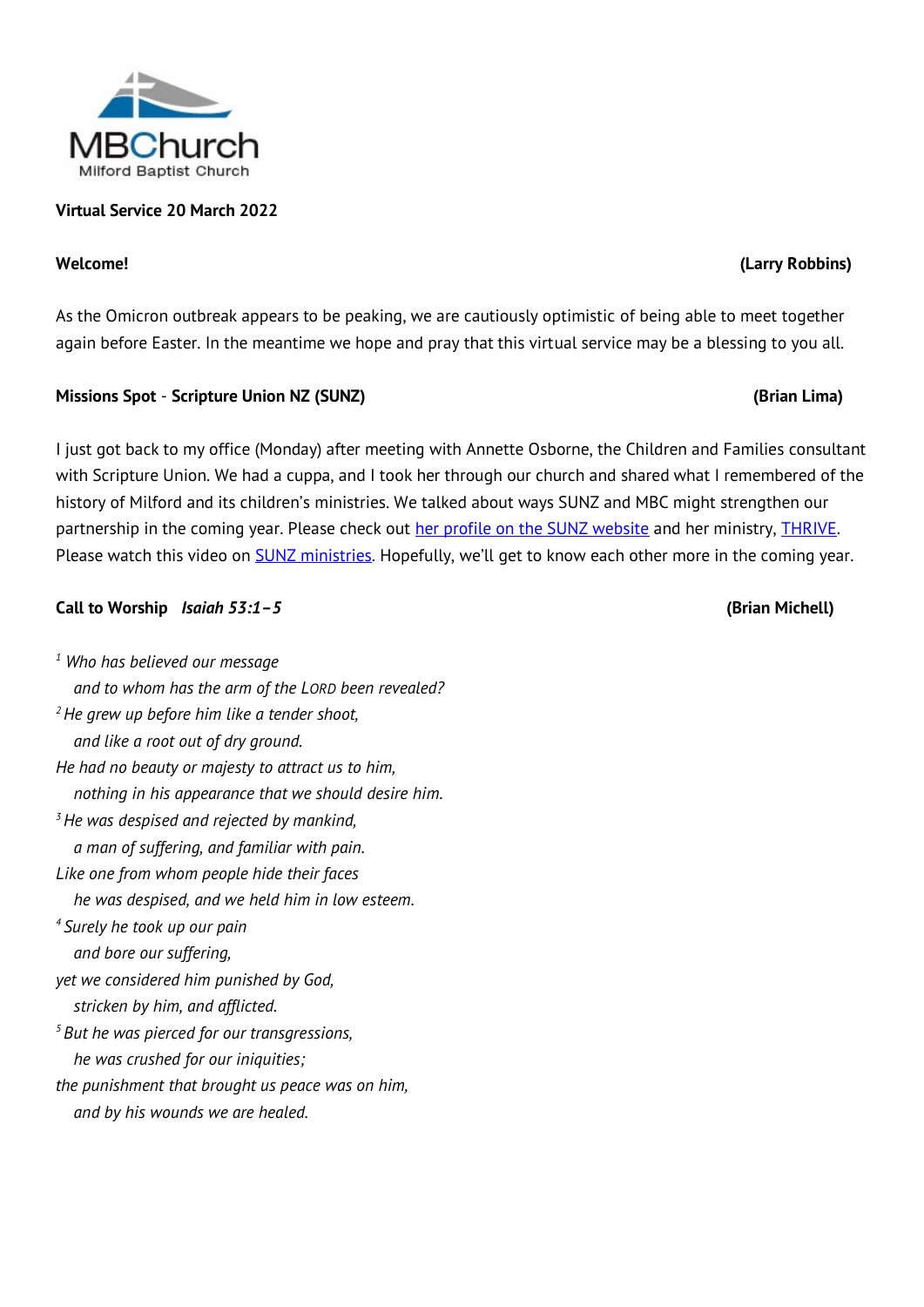### **Prayer**

*Almighty God, our loving heavenly Father, we come to you again this morning with thankful hearts for all your great love and mercy to us, shown to us and showered on us in so many ways every day and throughout our lives.* 

*Help us to see you as you truly are, in your majesty and holiness, your sovereign power and tender mercy, your compassion and care, and your constant grace and love for us and for all humanity. Guide us now as we focus on your character and actions and as we seek your face and your continuing work of grace for all people throughout the world, especially at this time of particular need in Ukraine and many other parts of the world.*

*We commit ourselves to you and seek your blessing and help as we share in this time of worship together.*

*Thank you for all your costly love, shown so clearly through Jesus our Saviour and Lord, Amen*

The love of God for us is shown dramatically and explicitly in the life and sacrificial death of His Son Jesus to be our Saviour and Lord.

## **[Because He Lives](http://www.viewpure.com/egBSduThg3k?start=0&end=0)**

## **[The love of God is greater far…](http://www.viewpure.com/Ji4BWt6mYJY?start=0&end=0)**

## *Prayer* **(Rosemary Cavander)**

*Lord, our heavenly Father, we come before Your throne of grace to worship You in spirit and in truth, alone, or with a few others. As we listen to recorded songs and hymns, may those praises fill us with joy and uplifted hearts, and anticipation for an understanding of the sermon prepared for us by Pastor Brian on John 18, the events leading up to the final sacrifice that Your dear Son Jesus gave to us on the Cross at Calvary.*

*Thank You for Your mercy, Your love, Your answers to our prayers for ourselves and others within our families and friends, our nation and all around the world where there are so many in desperate situations. We also pray for Your*  forgiveness for neglecting our responsibilities to worship You alone, Almighty God, and for treating others in an *unworthy manner, as Christians. Forgive us that we spend so little time with You in our personal prayer times, and also for spending such a little time into discovering new truths and guidance from Your Word, the Bible. But You have given us a new start today, a new week ahead, and we can make more resolutions to You O Lord, our true Father in heaven, to walk more closely with You with listening ears, and softened hearts.*

*We thank You that You are such a forgiving Father Who wants the very best for Your children. Lord God, through Your Holy Spirit give us love to replace our indifferences, joy to counter sadness, peace to replace anxiety, patience to push aside our impulsiveness, kindness to care for others, goodness to see their needs, faithfulness to keep our promises, gentleness instead of harshness, and self-control to lift us beyond self-centredness (Galatians 5: 22,23).*

*Thank You for answered prayers for those in our fellowship who have needed prayer, and we continue to pray for those who still need a touch of Your love and Presence as they continue to seek Your help through difficult times.*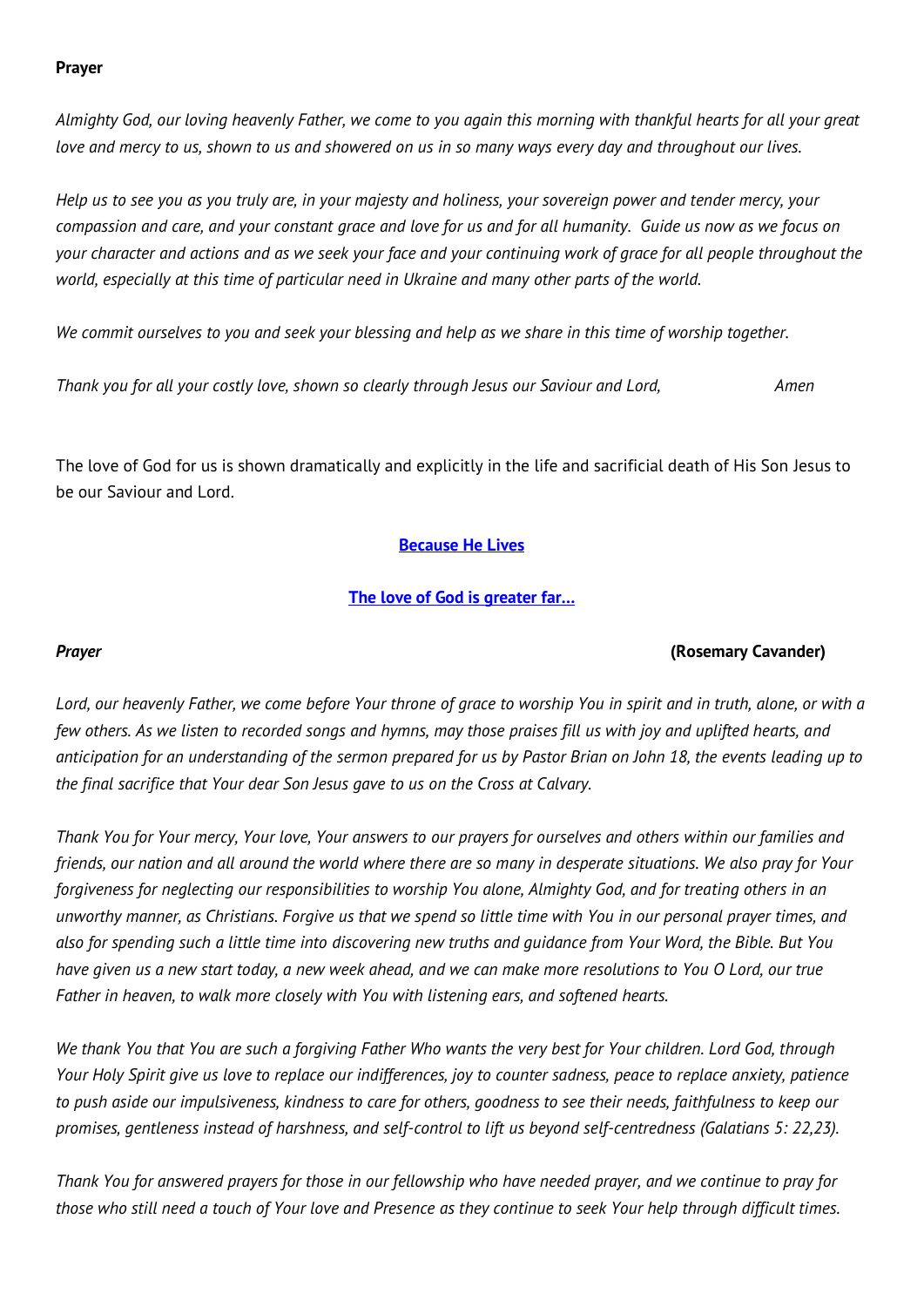*We pray for those in authority – our Baptist Union as they encourage the pastors and churches around our blessed land. For those in government authorities – our Members of Parliament; those with medical health responsibilities and decisions they must make for the good of the whole country; for teachers in all education systems from preschools to those who are doing higher education, and the Carey Baptist College students and lecturers. Bless those whose schools are opened to Lauchpad programmes, bringing Christian principles to the children who have no other contact with the teachings of Jesus. We do pray too, for those who are planning Easter camps - despite uncertainty of whether they can accommodate the children during Omicron warnings.*

*Thank You for the guidance you have given our leadership team through very difficult circumstances but we thank You that they have endeavoured to keep us in touch with You Lord, and with each other. Bless our new Leaders on the team as they give themselves to meet the ongoing needs of our fellowship and the urge to reach the unreached in our communities.*

*Thank You Lord for all You give us daily. Please accept our offerings and tithes to expand Your Kingdom. Thank You for hearing our prayers through Your Son, Jesus Christ, our Saviour and Lord. Amen!*

We acknowledge God's abundant love and costly grace as we give him our thanks and love.

## **[God, and God alone](http://www.viewpure.com/rSuFA7ZZL-M?start=0&end=0)**

### **[God So Loved the World](http://www.viewpure.com/_14CpHBRd3k?start=0&end=0)**

**Bible Reading** *John 18:1–14* **(Lois Michell)**

### **[Listen to the Reading](https://milfordbaptist.co.nz/wp-content/uploads/2022/03/2022.03.20-Scripture-Reading.mp3)**

*18 When he had finished praying, Jesus left with his disciples and crossed the Kidron Valley. On the other side there was a garden, and he and his disciples went into it.*

*<sup>2</sup>Now Judas, who betrayed him, knew the place, because Jesus had often met there with his disciples. <sup>3</sup> So Judas came to the garden, guiding a detachment of soldiers and some officials from the chief priests and the Pharisees. They were carrying torches, lanterns and weapons.*

*4 Jesus, knowing all that was going to happen to him, went out and asked them, "Who is it you want?"*

*5 "Jesus of Nazareth," they replied.*

*"I am he," Jesus said. (And Judas the traitor was standing there with them.) <sup>6</sup> When Jesus said, "I am he," they drew back and fell to the ground.*

*<sup>7</sup> Again he asked them, "Who is it you want?"*

*"Jesus of Nazareth," they said.*

*8 Jesus answered, "I told you that I am he. If you are looking for me, then let these men go." <sup>9</sup> This happened so that the words he had spoken would be fulfilled: "I have not lost one of those you gave me."[\[a\]](https://www.biblegateway.com/passage/?search=John+18%3A1%E2%80%9314&version=NIV#fen-NIV-26795a)*

*<sup>10</sup> Then Simon Peter, who had a sword, drew it and struck the high priest's servant, cutting off his right ear. (The servant's name was Malchus.)*

*<sup>11</sup> Jesus commanded Peter, "Put your sword away! Shall I not drink the cup the Father has given me?"*

*<sup>12</sup> Then the detachment of soldiers with its commander and the Jewish officials arrested Jesus. They bound him <sup>13</sup> and brought him first to Annas, who was the father-in-law of Caiaphas, the high priest that year. <sup>14</sup> Caiaphas was the one who had advised the Jewish leaders that it would be good if one man died for the people.*

# **Hymns (Brian Michell)**